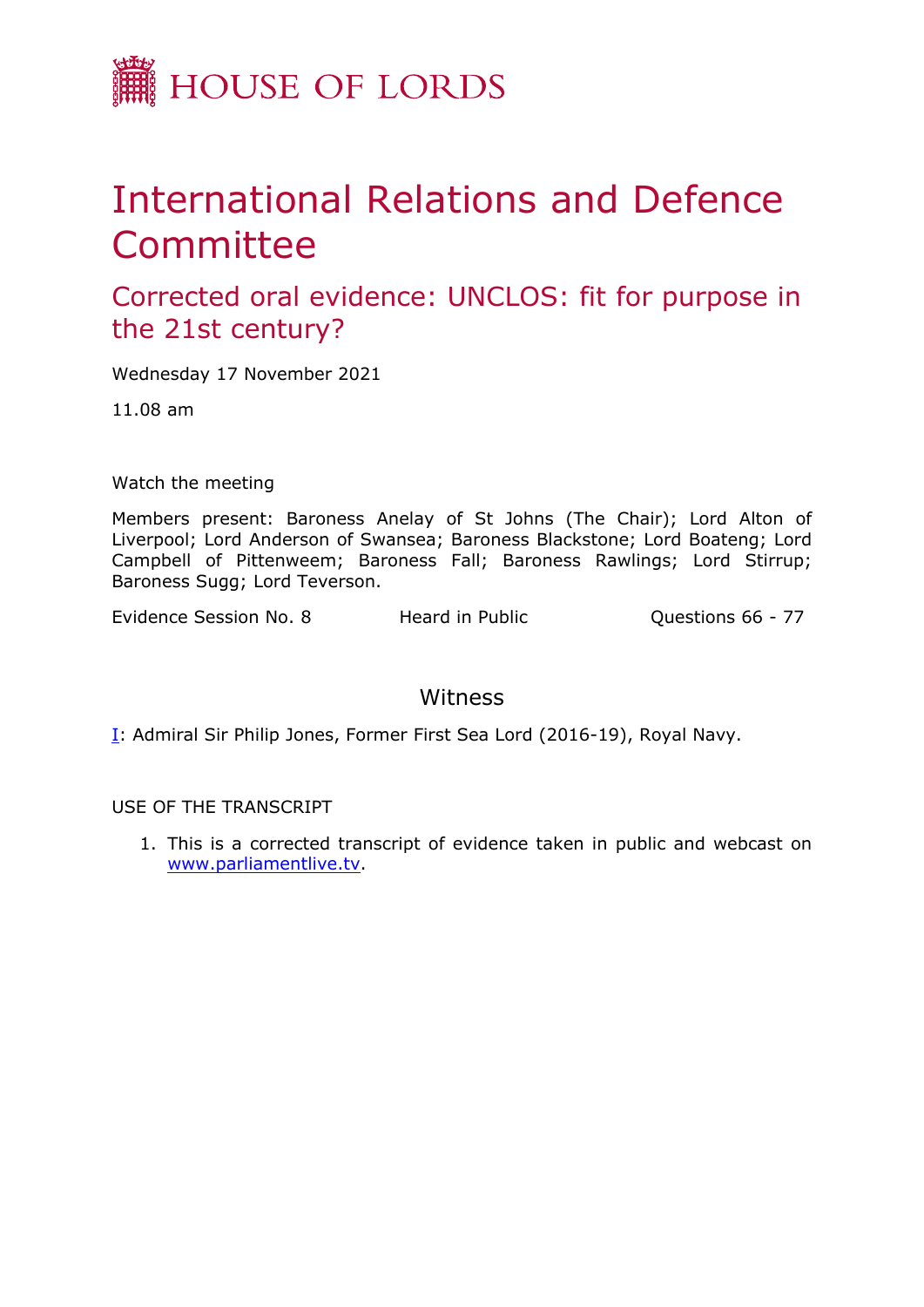## Examination of witness

Admiral Sir Philip Jones.

Q66 **The Chair:** Good morning and welcome to this meeting of the International Relations and Defence Select Committee of the House of Lords. It is my pleasure to welcome today the Admiral Sir Philip Jones who was First Sea Lord from 2016 to 2019. Thank you very much, Admiral, for joining us today to contribute your expertise to our inquiry on the United Nations Convention on the Law of the Sea. We are posing the question, "Is it fit for purpose?"

At this stage, I always remind our witness—our guest—and our members that the session is broadcast, on the record and transcribed. I also remind my colleagues that, when they ask their questions, if they have a relevant interest, they should declare that at that moment. As always, I will start with a rather general wide question, and I will then turn to my colleagues for more focused questions. I anticipate that my colleagues may wish to ask supplementaries to those questions at that point. If there is any time left at the end of our period, I will then ensure I turn to colleagues to see if there are any further supplementaries, giving some precedence to those who have not yet had the chance to ask such a question.

If I may, I will start with the wider question. How does the Royal Navy help to ensure compliance with the international law of the sea, including navigational freedoms, and prevent threats to maritime security? Does the current law of the sea adequately address new and emerging threats, Admiral?

*Admiral Sir Philip Jones:* Thank you, Chair. The first thing you have to get right is to make sure that the Royal Navy understands the current law and can teach it, train it and practise it. I have been impressed throughout my 40-year naval career by how often and how widely we do that. There are complicating elements of that that need instilling into young officers as they keep watch at sea, particularly if their ship is operating in the proximity of the boundaries of international waters and, potentially, on transit rights, claiming innocent passage and understanding archipelagic seas. These are important issues for a mariner to get his head around, and the Navy trains that really well. We workshop it extensively at the Maritime Warfare School and, certainly by the time you arrive in command of a ship or in command of a task group, it is pretty well instilled into you.

Then you have to practise it in your home waters pretty effectively, and the Royal Navy is schooled on a near-constant basis in enforcing international maritime law in waters very close to the UK and in the need to understand precisely what vessels can and cannot do in the Dover Strait Traffic Separation Scheme, inside the UK's contiguous zone and inside the UK zone of exclusive economic rights. It is very important, particularly if you are going to serve on fishery protection vessels and on any vessel that will be involved in maritime security of UK waters, that you understand it and can enforce it because that is the bedrock of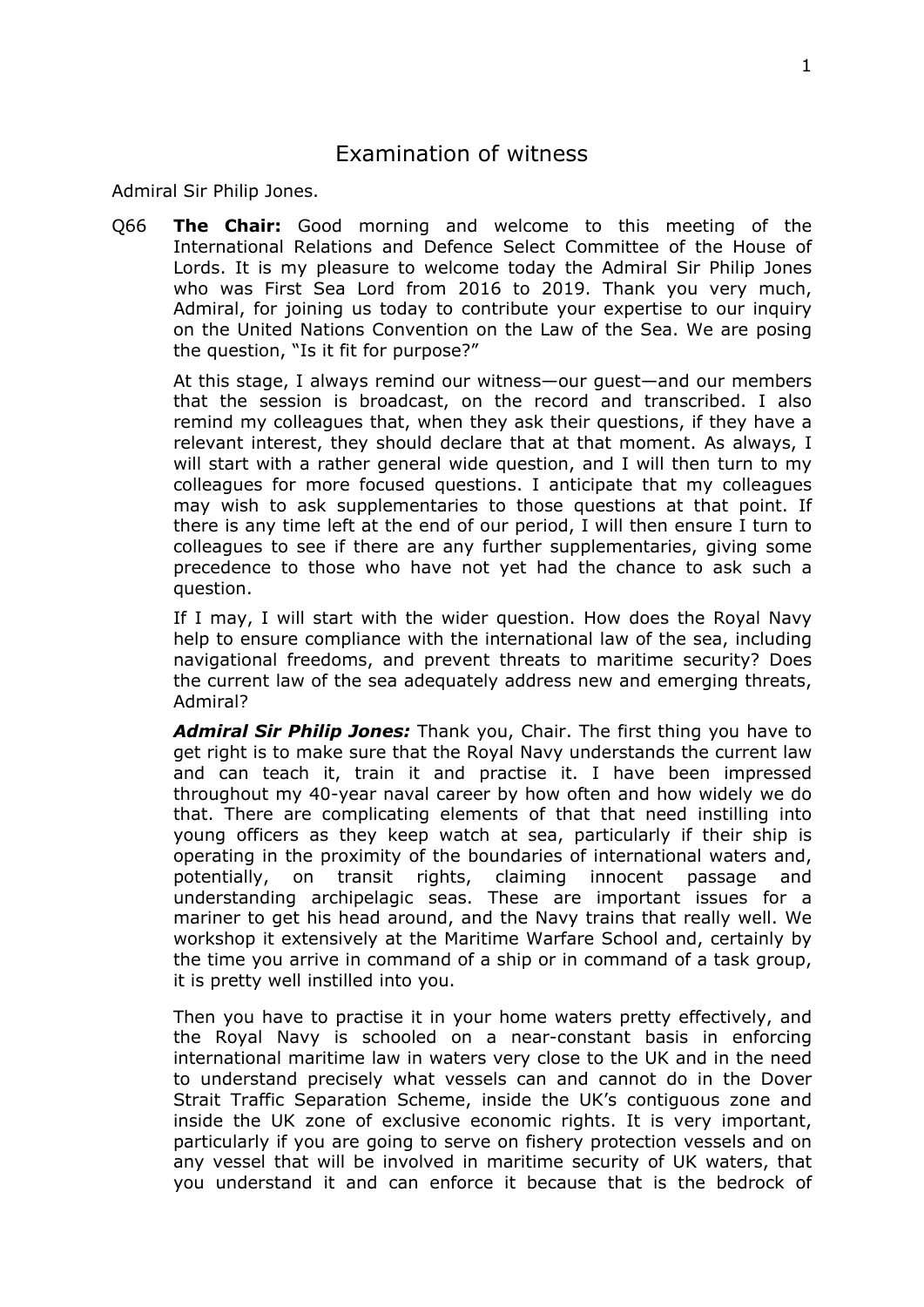knowledge and ability that you take out on to the international stage and understand how to do that further abroad.

Again, for much of the Navy, for much of my serving career, we were very practised in that in areas such as the Middle East, where we were providing very discreet escort and accompaniment to vessels passing through the Straits of Hormuz, and we needed to understand what we could and could not do as part of that accompanying procedure. You can take that bedrock of knowledge and ability to wherever you may be required to deploy it. Probably the most challenging zone for that at the moment is the South China Sea, but there is no difference to the way the rules are enforced there; there is just a greater need to understand local nation perspectives.

In terms of whether it is fit for purpose and can respond to new and emerging threats, that United Nations convention has stood the test of time. It is now very nearly 40 years old. The work was done to make sure it applied in pretty well every situation. It gets complicated where there is different interpretations of how to apply the rules, and that gets particularly complicated in archipelagic sea zones and where each nation's claimed waters butt onto those of another nation. There may be the need for arbitration to interpret how that should be applied, and that arbitration is not always accepted by all nations. That is where the need to test the law against current and future requirements is most significant.

Q67 **Lord Stirrup:** Good morning. I am going to ask a question that I suspect might be dear to your heart. In your opinion, does the Royal Navy have adequate resources to deal with the demands that are being placed upon it and the emerging challenges that you have just touched upon? Now, I would not expect any former head of an Armed Force to believe that his service was adequately resources, and perhaps I should declare an interest there myself.

I am thinking in particular of the statement or assertion in the defence Command Paper that growing maritime capabilities will enable the projection of power further afield and permit operations from a greater range. Is this actually feasible, particularly given the integrated review's tilt to the Asia-Pacific region? You know better than anyone that is an extremely large area with a lot of challenges. Will the Navy have sufficient resources to do what is being asked of it? In particular, will it have the resources and capability to meet the kinds of challenges that we already see being posed to the constraints of UNCLOS and the instruments that lie within its overarching framework?

*Admiral Sir Philip Jones:* I accept the declaration of an interest as a former fellow head of service. I have been studying that assertion in the Command Paper very carefully myself, because I made the claim frequently while serving that we needed greater capacity in order to be able to respond to those challenges. The Ministry of Defence and my successor as First Sea Lord—or successors, I should now say, given that I am not the most recent Sea Lord as of last week—are right to claim that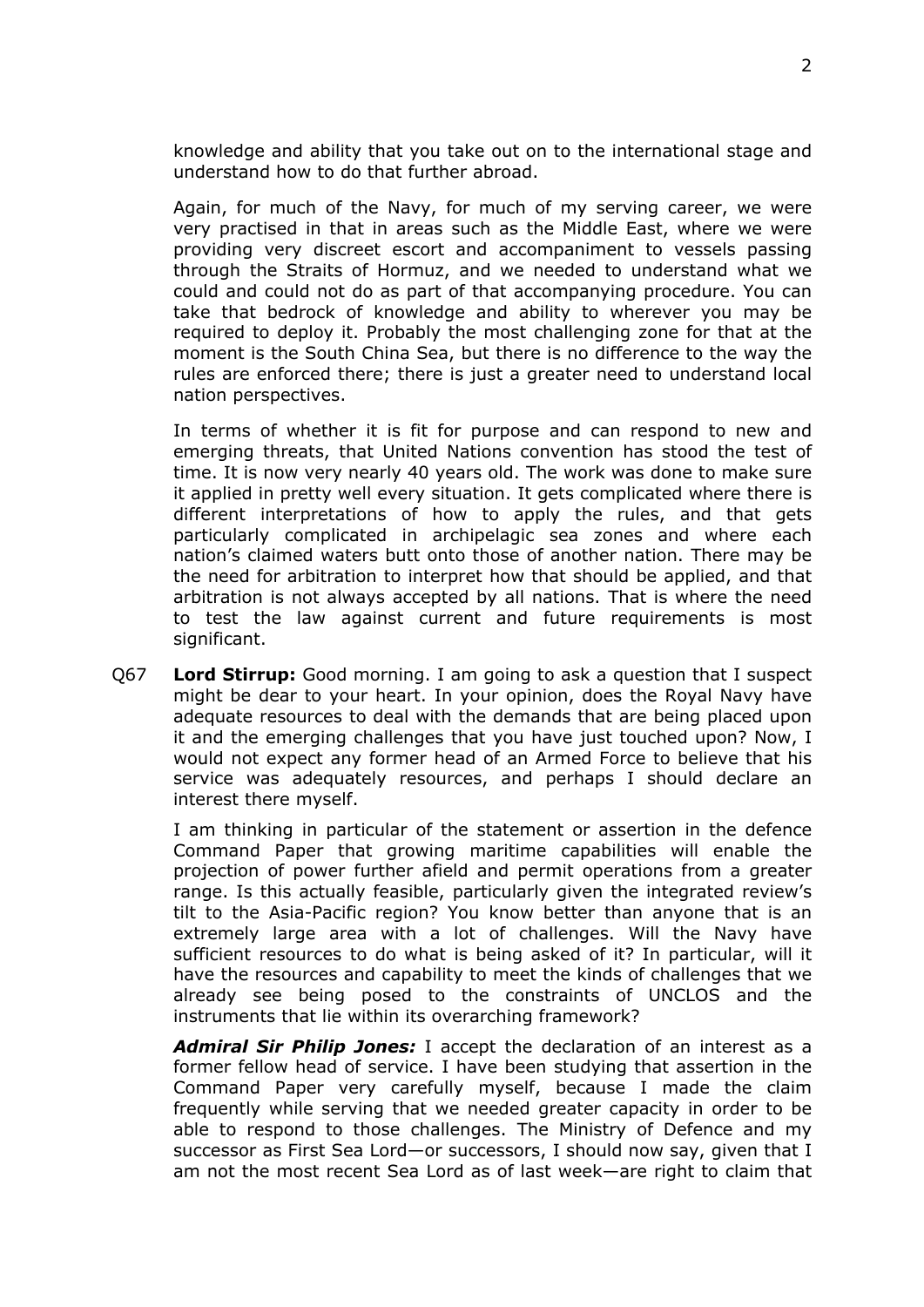you have to look at this through the prism of availability and sustainability and not raw numbers.

We have been working for a number of years now to drive up the level of availability of the current surface fleet such that we could respond more effectively to the challenges that the Government have asked the Navy to meet. That has been a tough challenge for the last few years because, to take the destroyer frigate fleet, for example, the core number is 19 and it has been set at that since SDSR 2010. Within that 19, availability has been limited in some ways in the last few years due to the Type 23 frigates going through long and very intrusive capability extension periods and life-extension programmes. At the same time, work has been conducted to improve the availability of the newer Type 45 destroyers. They have needed some quite intrusive work to give them new propulsion and command systems, in some way.

That has driven down the level of availability of that 19-strong force, but that is now on an upswing. It is on an upswing to such a degree that my successor as First Sea Lord, Admiral Radakin, was comfortable to see, in the integrated review, the early retirement of two of the older unmodified Type 23 frigates while, at the same time, offering to drive up the levels of availability of the existing fleet. I know that is not a false promise because those Type 23s have now come through their refits and are in a better state to deploy.

The Navy is also taking advantage of the arrival in service of the five new Batch 2 river-class offshore patrol vessels. They come with a very high level of availability in any event. They are crewed in a way that enables them to be deployed for very long periods with crew rotation to keep them away. That, of course, has to be added to sustainability to make sure that we can keep them on operations away from the UK for, potentially, years on end. That has to come hand in hand with work with industry to make sure that it can sustain those vessels at long range. They provide the opportunity to put a much more persistent presence into regions where we were struggling to keep a persistent presence by using the destroyer frigate force.

If you look at their disposition now, there is one permanently deployed in the Caribbean, one is permanently based in Gibraltar and is currently in West Africa, one is down in the south Atlantic, and two are now in the Indo-Pacific region. They are in Hawaii as we speak, and they will stay there, forward deployed, for a number of years. That drives up a level of presence.

The First Sea Lord will be the first to admit that that, of itself, does not drive up a level of lethal capability presence in those small vessels. They can do a huge amount, but they cannot deter significant high-end threats, so we need the more capable elements of the Royal Navy also able to do that. That has been manifested this year through the Carrier Strike Group deployment, but the test will be whether we can keep doing that kind of thing. What kind of force can we project next year when that strike group has returned to the UK? How can we sustain that?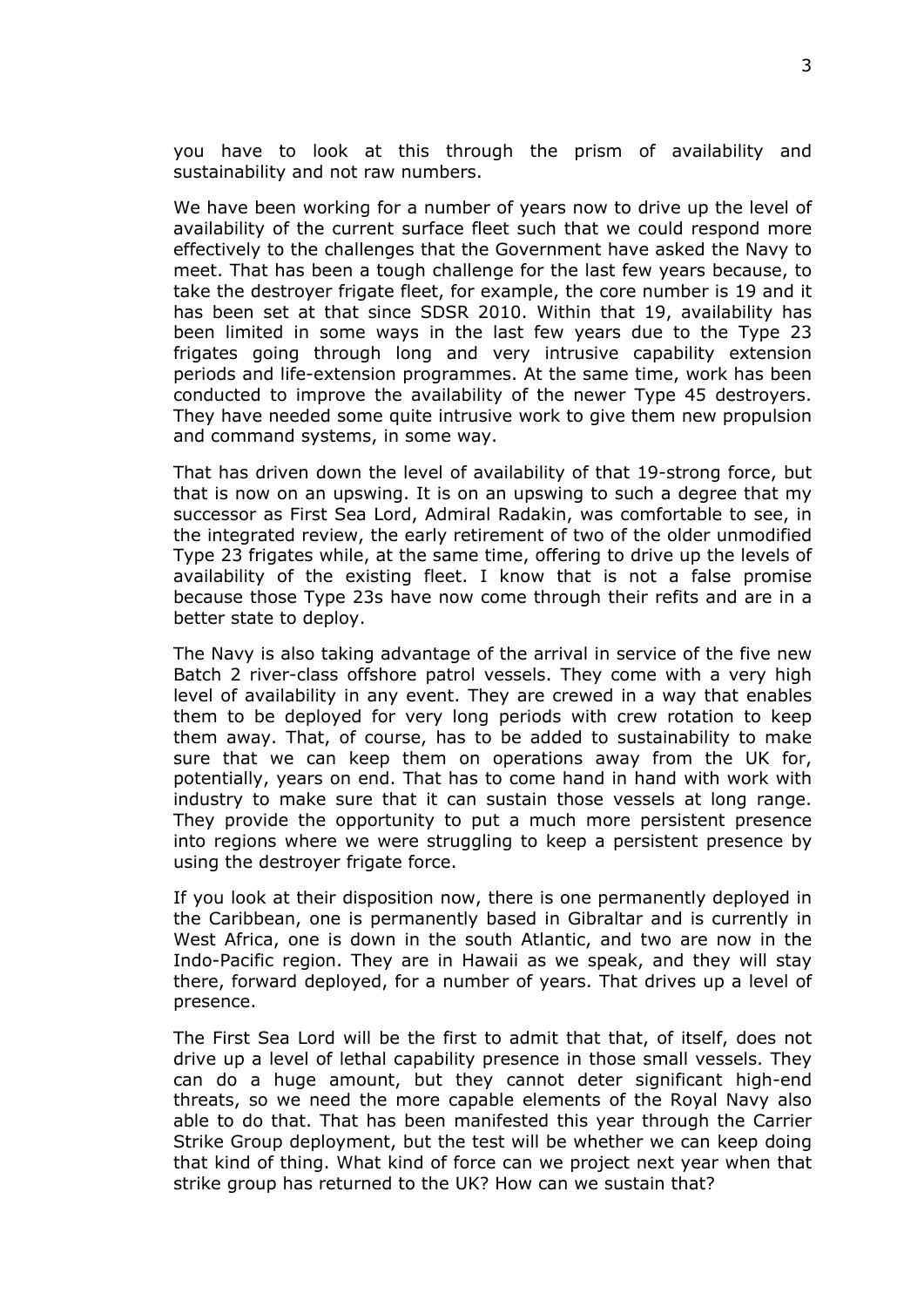I know there are plans to forward deploy a littoral response group into the Indo-Pacific region continually. I believe those plans are credible and thought-through, and we can sustain that presence substantially through the use of allied support. It is a very careful balance not to overpromise availability and a presence that we cannot sustain, but I do not believe those are overpromised at the moment.

**Lord Stirrup:** Can I just ask you this then? You talked about the intensive training the Royal Navy undertakes in UNCLOS and then you talked about the difficulties of different interpretations of UNCLOS. I wonder if you could expand on that latter point a little more and say, from your own experience, where you have observed this and where it poses particular challenges.

I think, for example, of the anti-piracy mission of Somalia where the Chinese were actually co-operating. Were you aware of how they looked at UNCLOS and the subsidiary regulations when they were doing that? Did that present any particular issues because, clearly, China is one of those states that has some notions about UNCLOS and the subsidiary instruments that do not necessarily align with ours?

*Admiral Sir Philip Jones:* Yes, I had an interesting experience. You may remember this from your time as CDS. I was appointed as the first operational commander of the EU's counterpiracy taskforce, Operation Atalanta, and we established that operation very quickly due to the wellfound nature of the training and availability and sustainability of the navies that committed to that operation. We did it alongside a NATO force and a force from the Combined Maritime Forces in Bahrain. For most of the time, the Royal Navy was contributing to all three of those operations as a sign of our multilateral work.

The Chinese were exploring the option of coming to do counterpiracy operations at that time. As a sign of just how far they have moved and how quickly, they came to my headquarters at Northwood in 2009 to seek out how they would sustain their ships forward deployed on counterpiracy operations. They had, at that stage, not sustained a task group away from home waters over a long period, for a very long time. They were asking our advice about how to arrange logistics, sustainability and how to use local ports to provide logistics support. They learnt very quickly and sustained that operation continually through forwarddeployed task groups for a number of years. That is a sign of how fast they were moving and of their determination to get the PLA Navy back on to the world stage and show that they wanted to take part.

In one of the conversations I had with a PLA Navy commander at the time, he made it clear to me that the Chinese absolutely support a rulesbased international system; they just like to be involved when the rules are set, which I thought was a rather interesting response. They struggle with some of the interpretations of UNCLOS in relation to the waters of the South China Sea and the East China Sea, because they see it differently to us and they would wish to be involved in a revisit of that. I do not know whether that is going to happen at any time in the future or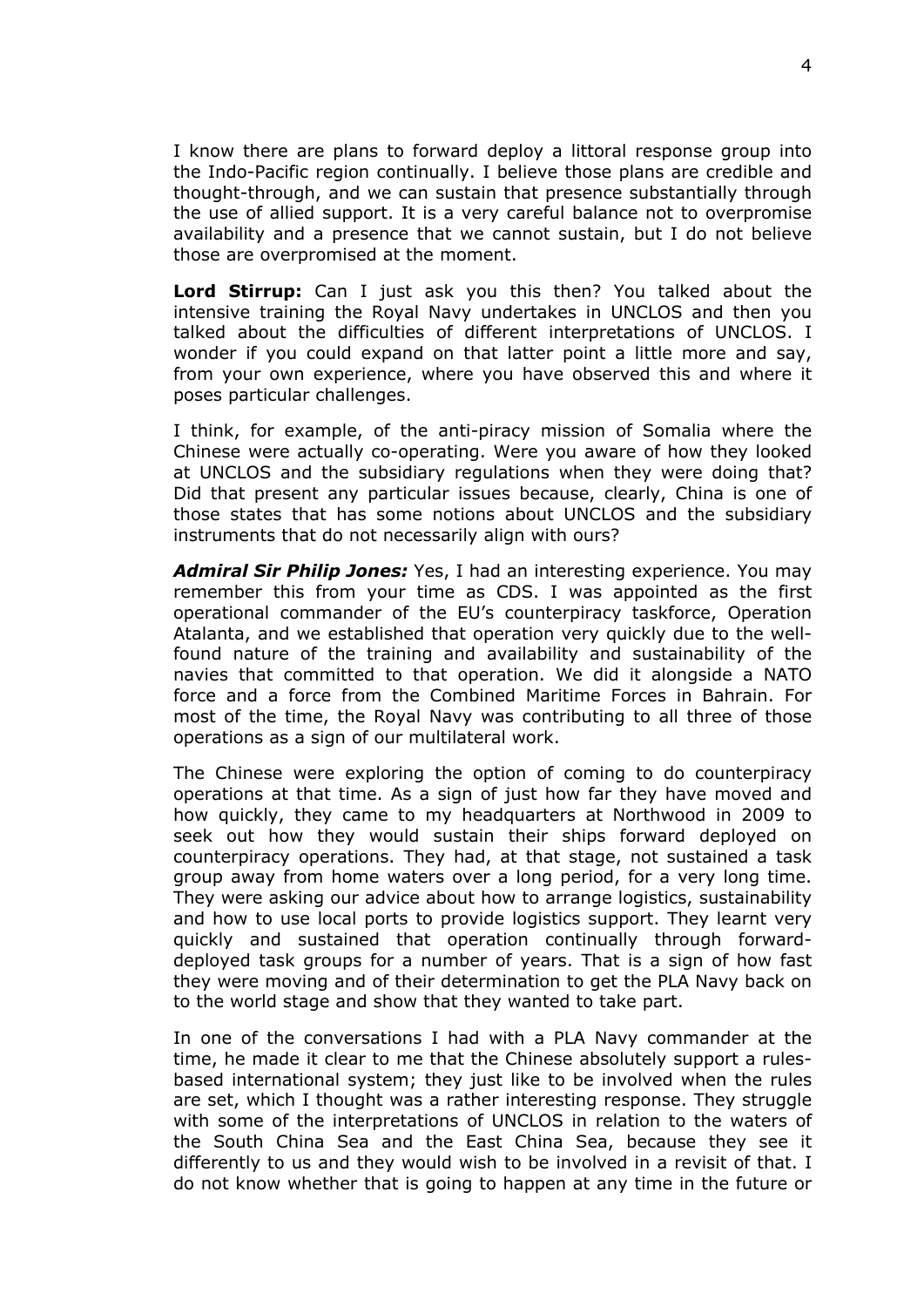whether the UN would wish to do that, but that is possibly a good example of what lies at the heart of the difference in interpretation.

The other one that is relevant is how to interpret fishing activity. In one of my visits as the Royal Navy's fleet commander to our ships enforcing maritime security in the Northern Gulf, I remember talking to the task group commander at the time about the complexities of the waters up there, as the waters of Iran, Iraq, Kuwait and Saudi Arabia are very close. There is not much international water there and, therefore, the need to police who is in whose waters at any one time is very important, and yet there is a vibrant and thriving fishing community that moves freely across those boundaries depending on where the fish are. They do not necessarily respect international boundaries and they move in and out of Iranian, Iraqi and Kuwaiti waters. To enforce that in a rigid and forceful way is not helpful to local community relations.

Translate that to the South China Sea and there are very large numbers of Chinese fishing vessels moving around in those waters too. Now, are they innocently fishing or are they being used in some form of state or semi-state action to assert rights? That is what complicates the interpretation of the rules and makes it so difficult there.

Q68 **Lord Boateng:** Thank you for your service, Sir Philip. I wonder if you could elaborate on international co-operation. You have given us a very good example with Operation Atalanta. How generally does the UK cooperate with international partners and allies on maritime security challenges?

*Admiral Sir Philip Jones:* As I indicated in my answer to Lord Stirrup, in many ways, we embody the multilateralism that is implicit in the way navies work together on the global stage. We have done so at the heart of NATO. We did do, as I indicated, with Operation Atalanta when the EU first started doing maritime operations. We have been a pivotal part of Combined Maritime Forces Bahrain for a very long period. It is in our instinct to work multilaterally in this area. That is helped enormously in the world of maritime security by a common interpretation among almost all our allies and partners about what the UN Convention on the Law of the Sea means and how to enforce it. That really helps in the way we do that.

What also helps is common training, so the Royal Navy is very proud of having hosted fleet operational sea training, originally at Portland and now at Devonport, where many of our partner navies come and do their training alongside us. In fact, many European navies have shut down their own sea training organisations in deference to the best in breed that FOST, fleet operational sea training, for the Royal Navy provides. That means there is an instinct in the way vessels of many different navies have been trained in maritime security, given testing scenarios under that training guise in order to make sure that they can interpret them to the best of their ability. That really helps us out on the seas.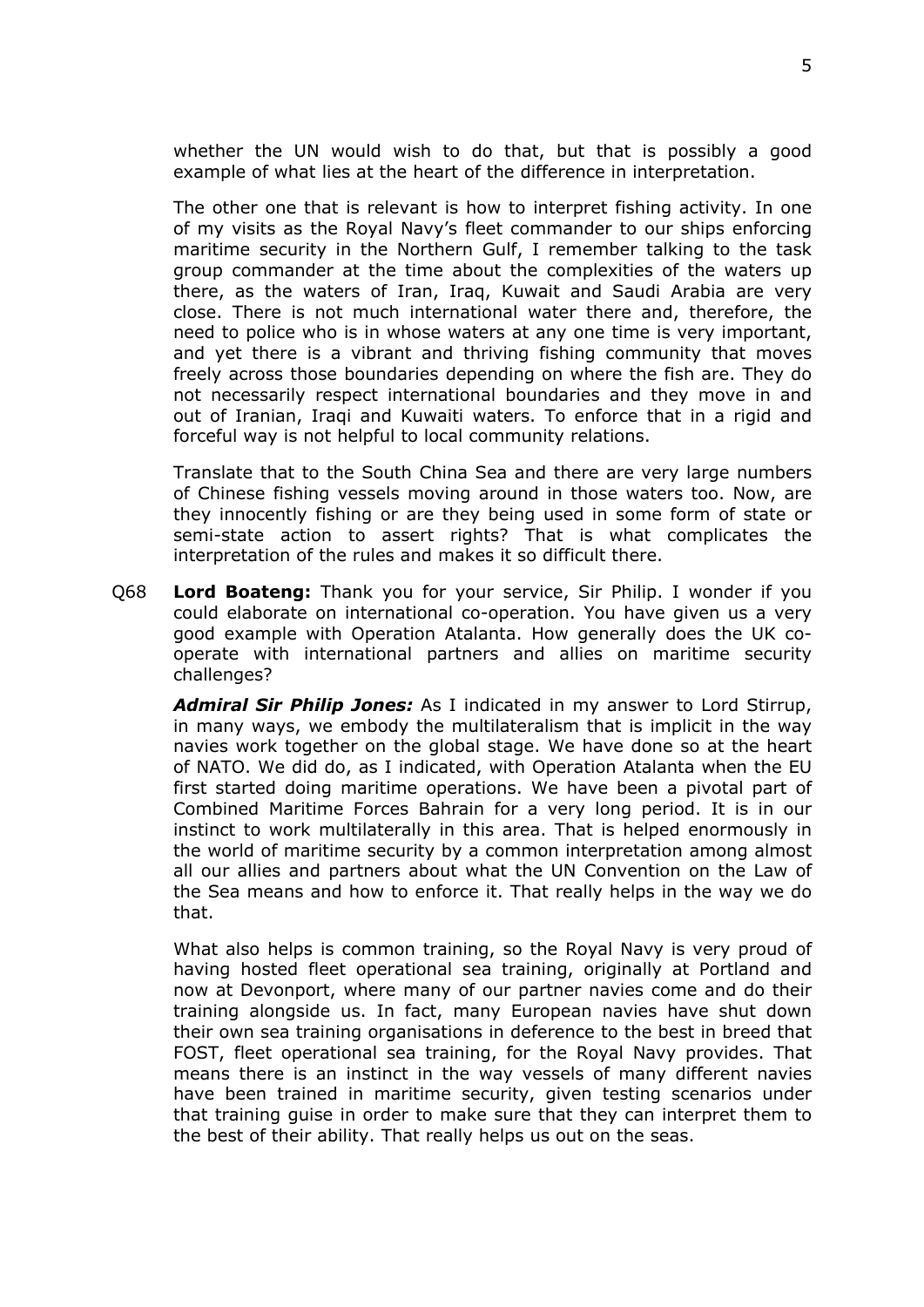Of course, we keep coming across areas of the world and nations we are seeking to co-operate with that we have not done that kind of work with before, so we are constantly looking to do capacity-building with those navies to help train up their own indigenous maritime security forces. A very good example of that is the recent work HMS "Trent", one of these Batch 2 river-class offshore patrol vessels, has been doing in the Gulf of Guinea working with the navies of Nigeria, Ghana, Togo and Côte d'Ivoire and all the way along that coast to help capacity-build their maritime police forces, coastguards and navies to do maritime security better.

**Lord Boateng:** The activities of HMS "Trent" in the Gulf have been widely welcomed, I know, by those Gulf states. With the Indo-Pacific tilt, there is now increasing attention paid to the east coast of Africa right the way down to Cape Town. Of course, in Cape Town, there are two Nelsons' birthdays celebrated to my certain knowledge, at Simon's Town—one is Mandela's and the other one is Horatio Nelson's—so that has been a longstanding partner of the UK. China now has a base; it has been a quick learner and it has a base in Djibouti. How are we finding our relationships in that part of Africa, and what more do we need to do?

*Admiral Sir Philip Jones:* The establishment of the Chinese bases abroad has been one of the most significant ways in which the Chinese have developed very rapidly, as I mentioned in answer to an earlier question. Djibouti is a very good example of that because, for example, when they came to visit my EU headquarters at Northwood in 2009, they saw from our work and what we showed them that we were using Djibouti as our principal logistic base for Somali counterpiracy for very obvious reasons of geography and it being a well-found base. It is perhaps no surprise that they have negotiated with the Government of Diibouti to have their own base there.

They are doing that in a number of places, and it is not surprising that they are because they have this ambition to be forward deployed and to have a navy that is seen in more waters of the world. So far, all the interactions that western navies have had with them in the wider oceans have been very professional and straightforward. We have methods of communicating and understanding intent, some of which we built up during the counterpiracy operations, but it is impossible not to see a trend of enhancing that presence even further, and we will watch that very carefully and understand how they do it.

They have not yet demonstrated or given an indication of wanting to come all the way up to the Euro-Atlantic area, but I would not be at all surprised if they attempted that at some stage in the future, just as a counter to our tilt to the Indo-Pacific. They will say, "We are a global navy too. We can tilt towards you", so it will be interesting to watch if that happens.

Q69 **Baroness Blackstone:** In our earlier session today, we discussed climate change. I wonder if you could tell us which consequences of climate change are critical for the Royal Navy and for our maritime security.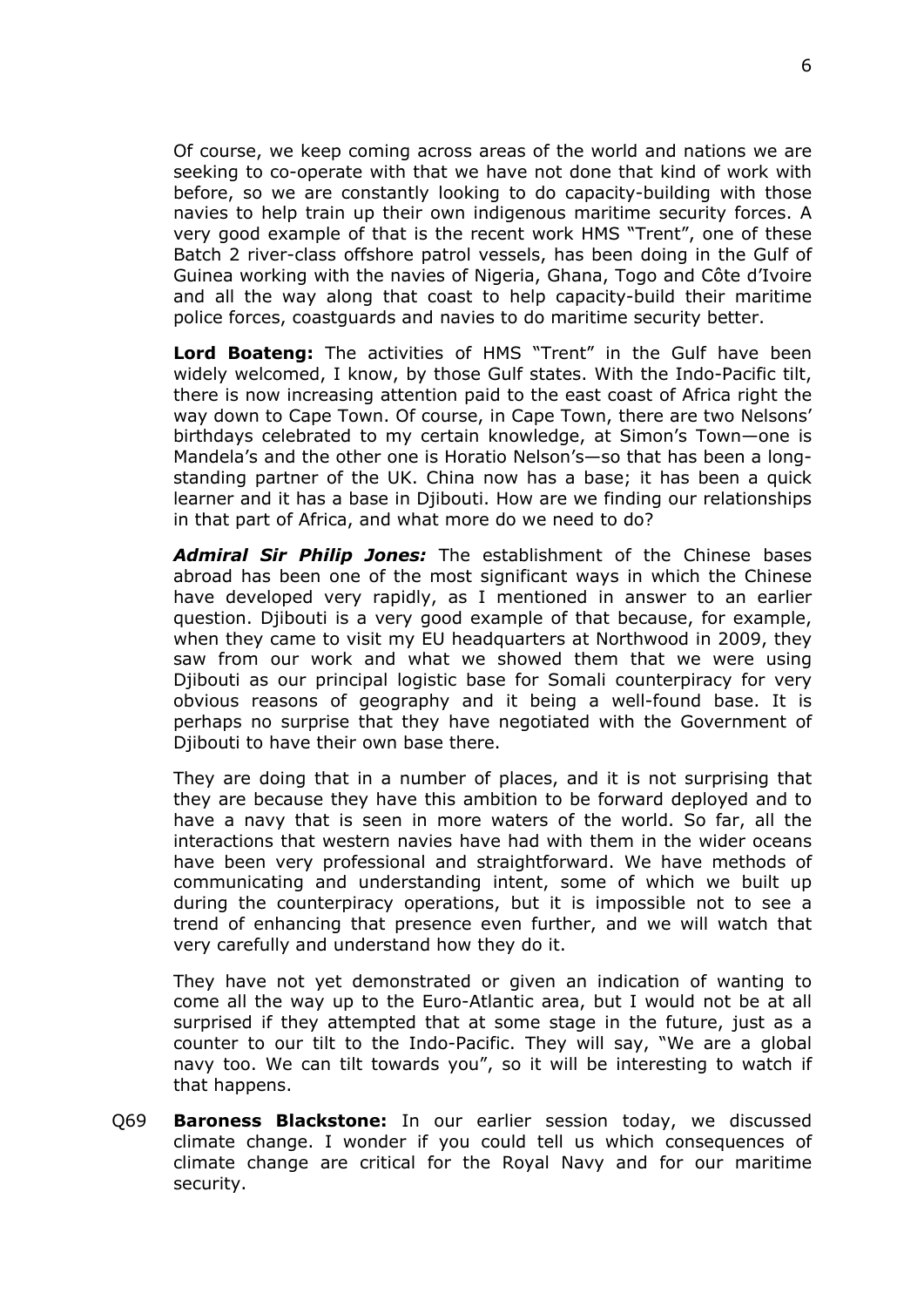*Admiral Sir Philip Jones:* That is a very good question, and it has many components to the answer to it as well, if I may. The first one is the impact it could have on the work the Royal Navy does around the world at the moment anyway. One of the principal areas of focus for what the Royal Navy does is the security of our overseas territories. Now, many of those overseas territories are in parts of the world that are vulnerable to sea-level change, extreme weather conditions and the impacts of hurricanes, earthquakes, typhoons and tsunamis. We already have experience in some of those parts of the world in south-east Asia and the Caribbean, for example, of assisting overseas territories in responding to those kinds of incidents.

There are others too. The receding Arctic ice is beginning to open up the very real potential of shipping lanes across both the north of Russia and the north of Canada becoming very credible commercial shipping routes, at least during the summer months, very soon. That will have an impact on the balance of global trade and potentially the number of ships that are passing through those routes, as opposed to some of the more traditional routes, which have a lot of choke points on them of course. From the straits of Malacca to the straits of Bab al-Mandab to the Suez Canal to the straits of Gibraltar, we are familiar with them all, but these will bring in new ones that may well have different maritime security challenges.

There is a third component as well, which I know the Navy is beginning to recognise, and other navies are too. That is the questions that are being asked of all global shipping, both military and civilian, about how their ships are powered and whether the fuels they burn are one of the most significant contributions to emissions and whether all our ships need to look at changing the way they are powered in order to drive down their level of emissions.

Now, I know from my own time serving that the United States Navy is a long way into this game and is investing substantially in how it converts its ships to operate on low-emission fuel. That is an enormous undertaking for all naval and commercial fleets around the world, but it is one that I know the Royal Navy is beginning to address, looking to learn the technology lessons that the United States Navy has already learnt here. They are many and varied, and I probably missed out a number just in that list, but it is an increasing focus of how we are looking to adapt what we do.

**Baroness Blackstone:** Can I ask you whether the outcomes of COP26 will have any effect on the Royal Navy in this area?

*Admiral Sir Philip Jones:* The first reason that navies like the Royal Navy look at COP26 with gratitude and pleasure is that it is carrying on the lessons of multilateral co-operation. We are serious protagonists of the values of that. We have spent a lot of time with our UNCLOS partners looking to make sure the rules-based international system is universal, international and respected by all. It is very good to see COP26 enhancing that perspective.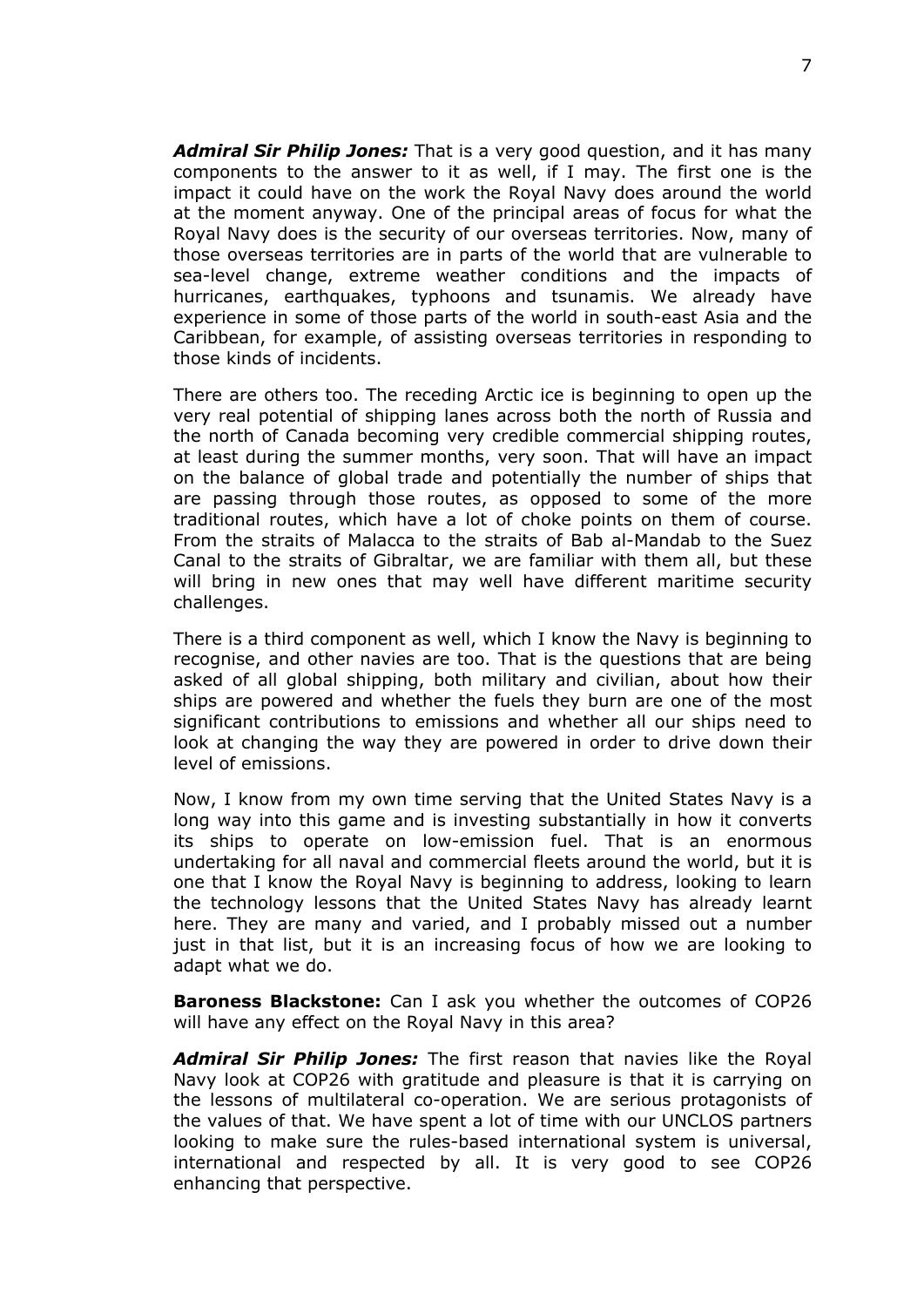Time will tell whether the changes that have been imposed there are going to have an impact on climate change such that it lessens the impact of sea-level rise and extreme weather incidents, and whether it forces not just the UK's but the world's shipping community to look again at emissions from their platforms. I think it probably will, and I hope it does.

Q70 **Baroness Rawlings:** What you have just about the Navy burning fuel was fascinating because Professor Schofield, who gave us evidence just before, said that tankers and ships were absolutely burning fuel like crazy. I was wanting to ask, as you have just mentioned, whether they will be looking at going electric, like all our cars are meant to be, because what a car uses is tiny compared to the big ships.

What you said was really interesting, but I wanted to go in a totally different direction. I wondered what the current potential military equipment and capabilities of unmanned maritime technologies are and what types of unmanned technology are currently in use by the Royal Navy. I wondered whether, with the maritime autonomous surface ships, there had been many accidents.

*Admiral Sir Philip Jones:* That is such a good question. In answer to the final bit, not that I am aware of—not yet—but, in many ways, we are still in the early stages of evolving this technology. It has been one of the areas in which the Royal Navy has been moving fastest over the last few years. I would like to think I played some part in that, but my successor accelerated that direction of travel in a very welcome way. There is almost no area of what we do where it is not beginning to have a significant impact.

We already have, either in or very close to operational service, some unmanned rigid inflatable boats, which can be deployed from our frigates and destroyers and offshore patrol vessels for certain types of discreet tasks. We are well advanced in evolving unmanned mine countermeasures capability, which was one of the areas we wanted to move into rapidly and early because it is one of those pieces of technology where, if you could do it, why would you not. Why put a live human being into a minefield to hunt for and dispose of mines, which is a very dangerous activity, if you can do this remotely?

Now, I have many mine warfare and clearance divers as friends, and they say the robotic systems will never be as good as the trained mine warfare clearance diver. They would say that, would they not? There is certainly a role for shared mine countermeasures operations between manned and unmanned for a while yet, but if the unmanned can do the more dangerous bits then why not?

Unmanned rotorcraft are heading rapidly towards operational service. They are not yet deployed in the Royal Navy, but I know they are close to it, and I saw the enormous potential for this when we had a hybrid system that we bought from the Americans for a few years called ScanEagle, which we deployed onboard our frigates deployed to the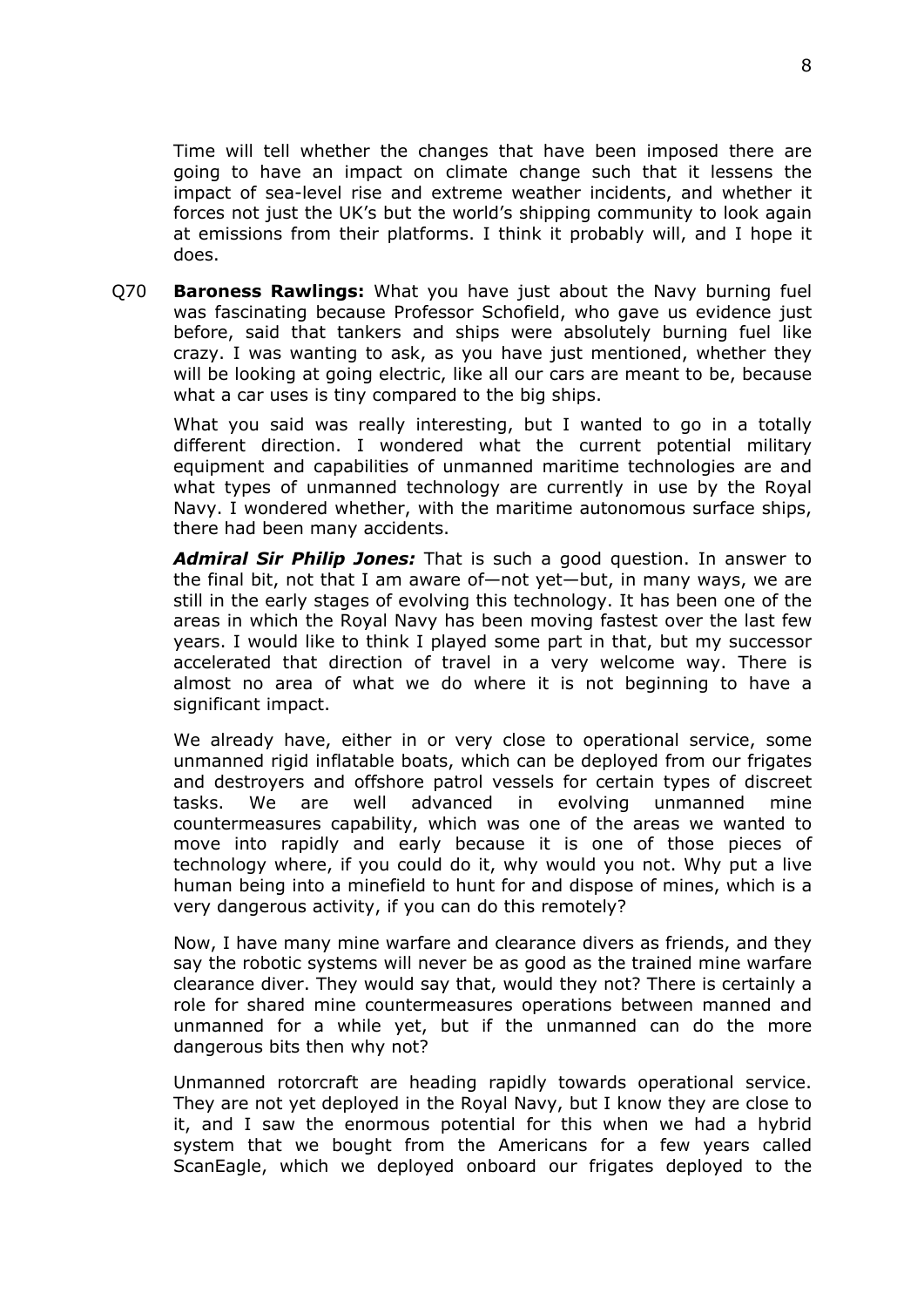Middle East. The great thing about this capability was that it is complementary to the helicopter. We are trying to come up with an unmanned rotorcraft that does not necessarily have to replace the Wildcat helicopter that is embarked in the frigates. If you have both then you can optimise. One is always going to have the capacity to apply human judgment to whether you do or do not fire on a particular contact or what it is that you are seeing and reporting back, but they do have problems of longevity on patrol. These unmanned rotorcraft do not; they can stay up for hours on end and help you build a background surface picture of activity that may be illegal or suspect, and then launch the manned helicopter to go and investigate. That has enormous potential.

The area that is becoming increasingly important—again, the US Navy is leading here and this, in some ways, is one of the most controversial—is whether we will start deploying unmanned support vessels backing up a high-end warship to improve its lethality. This is a maritime version of what the Air Force calls the loyal wingman concept. In a sense, you have higher levels of lethality because some of your missiles and strike power is deployed on unmanned platforms, which both gives you greater hitting power but also confuses the picture that the enemy is trying to build about where you are and what you are doing. It also means that the unmanned strike platforms can go further up-threat than you might necessarily want the manned platform to go.

That is still in its infancy because there are, quite rightly, enormous questions of command and control, and application of rules of engagement, to that kind of strike capability. The US Navy is well down that route, but we are exploring it and looking at how we might be able to use it in our own way.

Q71 **Lord Alton of Liverpool:** Sir Philip, thank you for the evidence you have given us today. Can I take you back to the issue of maritime security? If you were asked to advise the UK Government on areas of maritime security in which the UK should be more active and engaged, I wonder what you might suggest. What would be your priorities? Given your considerable experience, how might the law of the sea be improved in areas relating to maritime security?

*Admiral Sir Philip Jones:* It is a very good question, and one I often thought about during my time serving. The first thing is to carry on putting pressure on the nations that have not yet signed the UN Convention on the Law of the Sea, and there are a number of fairly conspicuous ones that have not done that. The more universal the adherence to those rules, the more effectively they can be policed and administered by those who do respond to them.

The other very good thing to do would be to toughen up the scheme of arbitration that enforces them, so one of the things that significantly affected my time towards the top of the Navy was the Permanent Court of Arbitration in the Hague, which upheld, right at the start of my time as First Sea Lord in 2016, the claim that the Philippines had against the Chinese interpretation of whose waters were whose in the South China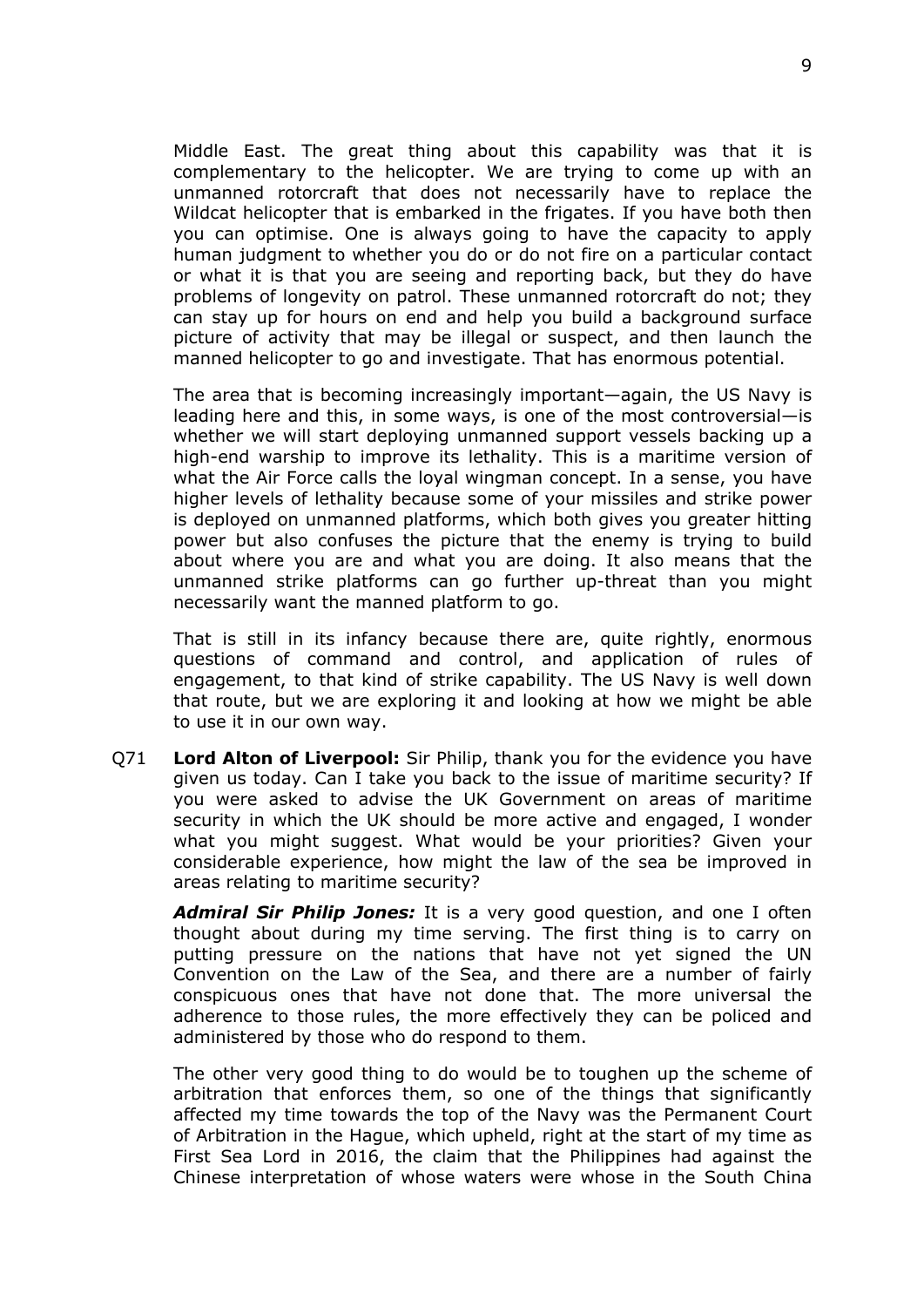Sea. It effectively said that the Chinese nine-dash line, as it is famously known, was not a correct interpretation of the law of the sea.

Now, that was a very powerful piece of UN arbitration, which it was not able to enforce, and I witnessed, both in word and in deed, the PLA Navy effectively ignoring that and just carrying on, in fact even strengthening, its aspiration to try to make sure that all navies saw the South China Sea through its eyes, not through the eyes of standard UNCLOS interpretation. It is important to find mechanisms to stiffen the powers of arbitration and then mechanisms to enable parties that have differing interpretations to get together and try to work a way through this. It has happened in a number of parts of the world to the benefit of local nations, such as arbitration over boundary lines, contiguous zones and exclusive economic zones between, for example, Russia and Canada, and Russia and Norway, to give some examples in the Arctic. If that could be more widely interpreted, it would be really useful.

As I mentioned earlier, it is a very good set of rules. I applaud all those who worked hard to bring in that convention, in 1982, and I have not yet seen any obvious loopholes or areas where it needs significant revision. It is the local interpretation, more nations signing it and then the power of arbitration to enforce rules.

**Lord Alton of Liverpool:** You just mentioned 1982, and that brings back something else from that period. You mentioned in reply to Lord Stirrup earlier the danger of high-end threats. I am thinking of the south Atlantic, the Falkland Islands, the unexpected, undeclared war that we entered in 1982, and the overseas territories we have from Tristan da Cunha to the Falkland Islands. I wonder if you could say a little more about what we are doing to ensure that history does not repeat itself in those circumstances.

Please could you also comment on the issue of unexploded ordnance around our own coasts? There was a report yesterday about the problems we face in creating wind farms, for instance, because of unexploded ordnance and the damage it does to the seabed and marine life. Was that something you were able to give any time, attention and interest to?

*Admiral Sir Philip Jones:* Yes. On 1982 first, there are two interpretations of that; there is the specific and the more general. The specific, which is a question that I and my fellow service chiefs were often asked, was whether we could fight and win that campaign again. I genuinely believe the correct answer is that we will probably never have to fight a campaign exactly like that again. The south Atlantic in 2021 is not as it was in 1982, not least because we have invested significant effort to bolster the inherent defences of our south Atlantic territories and the capacity to reinforce them rapidly, such that a 1982 incident could not happen again because of the existence of RAF Mount Pleasant and East Cove military port.

The generic lesson of never quite knowing where the next conflict is coming from is extremely relevant. I have recently written the foreword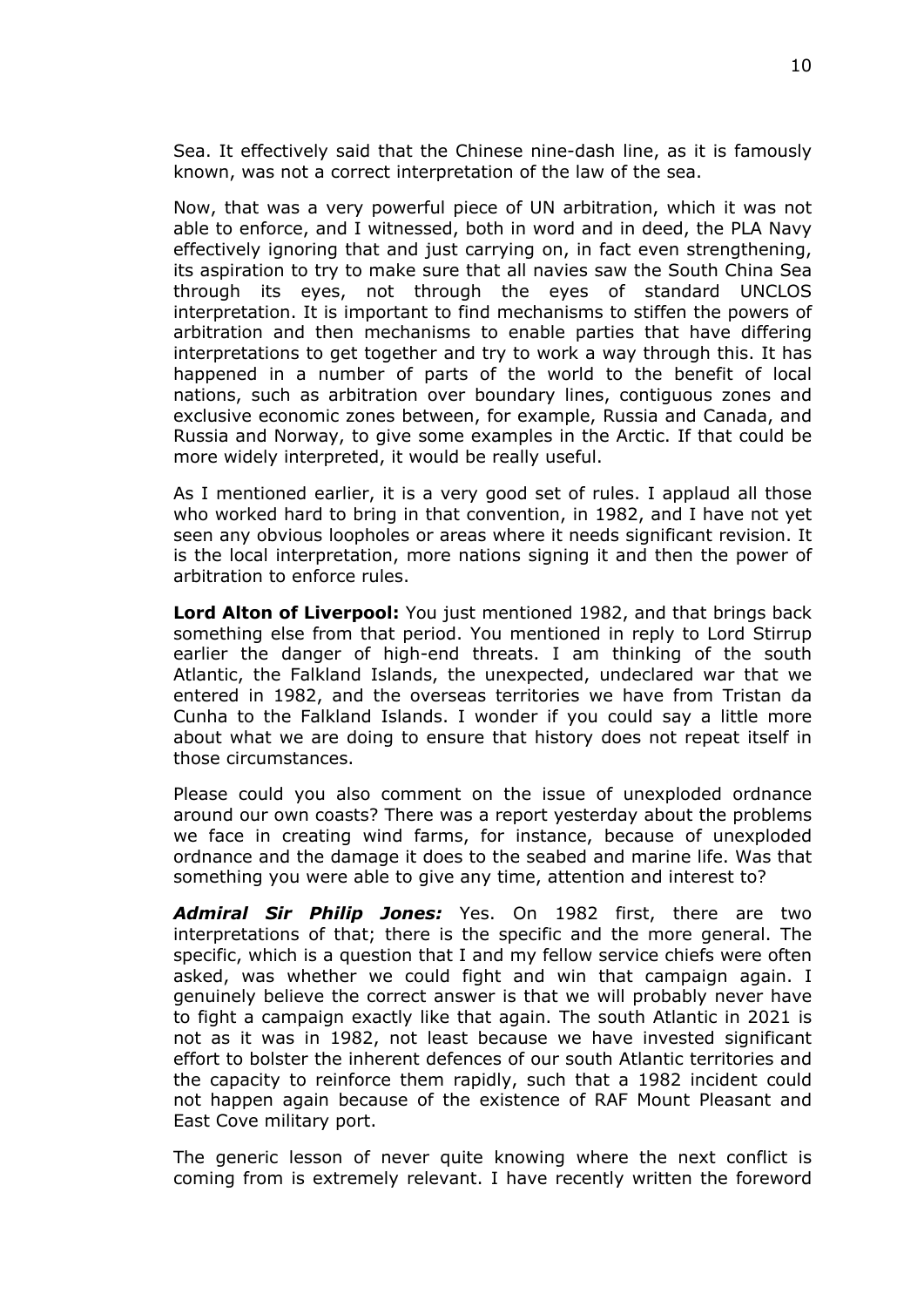to an anthology written by the ship's company of HMS "Fearless", the amphibious assault ship that commanded the landings that I was serving in as a young acting sublieutenant in 1982. I reflected on that time and said the key thing is that we were not ready for that operation. We did not see it coming, which confirms that, as with so much that our Armed Forces have been involved in subsequently, they tend to be a come-asyou-are party. You do not have time to reset with the right equipment, capability, training or preparations for the next conflict, so you have to be ready to go with what you have. This is why your training, sustainability and availability have to be as good as they can be.

That is not to say that we were training for the wrong war. The height of the Cold War was in 1982. The focus of all our Armed Forces was on the defence of NATO on the North German Plain, in the air over that, in the waters of the north Atlantic and the in the air over that. That was our principal effort and we were not wrong to do that. In the Royal Navy, we had also just started what we then called the Armilla Patrol, the continuous presence of ships in the Middle East to assure shipping through the Straits of Hormuz. It is not as though those were the wrong things to be doing and we should have been training to fight the Argentines. You just have to be ready to take your high-end capability that you have honed in one area and adapt it very quickly for another.

On explosive ordnance disposal, you are absolutely right, my Lord: there is a drip-drip in which we keep finding these things all around our shores. The Royal Navy maintains a number of explosive ordnance disposal teams at high readiness to move to wherever they are needed to dispose of these. We own the high-water mark to seaward and the Army owns the high-water mark to landward but, very often, we will work together where it is right on that dividing line.

We retain the capability to respond to those, but I suspect we will keep finding them. There is a huge amount left over from the Second World War in particular that only comes to light when trawled up or, occasionally, very worryingly, when found by members of the public. It is quite difficult to think of any other way of disposing of them because to go and do a major trawl below the waterline of our entire coastline would be incredibly time-consuming and effort-consuming. That is a difficult challenge.

Of course, it is not just there; it is in other parts of the world too. The Falkland Islands needed very significant explosive ordnance disposal work to render them safe. Only recently have some major areas of very valuable and attractive coastline around Stanley been declared free and available for civilian use again, so it is a constant challenge.

Q72 **Lord Campbell of Pittenweem:** Admiral, thank you very much for your evidence. I was struck, as Lord Alton was, by the restoration of the south Atlantic frigate and, of course, you put back what used to be called the WIGS, the West Indies Guard Ship. Am I right that it played a very considerable role in helping to deal with the problem of drugs, often in co-operation with the United States?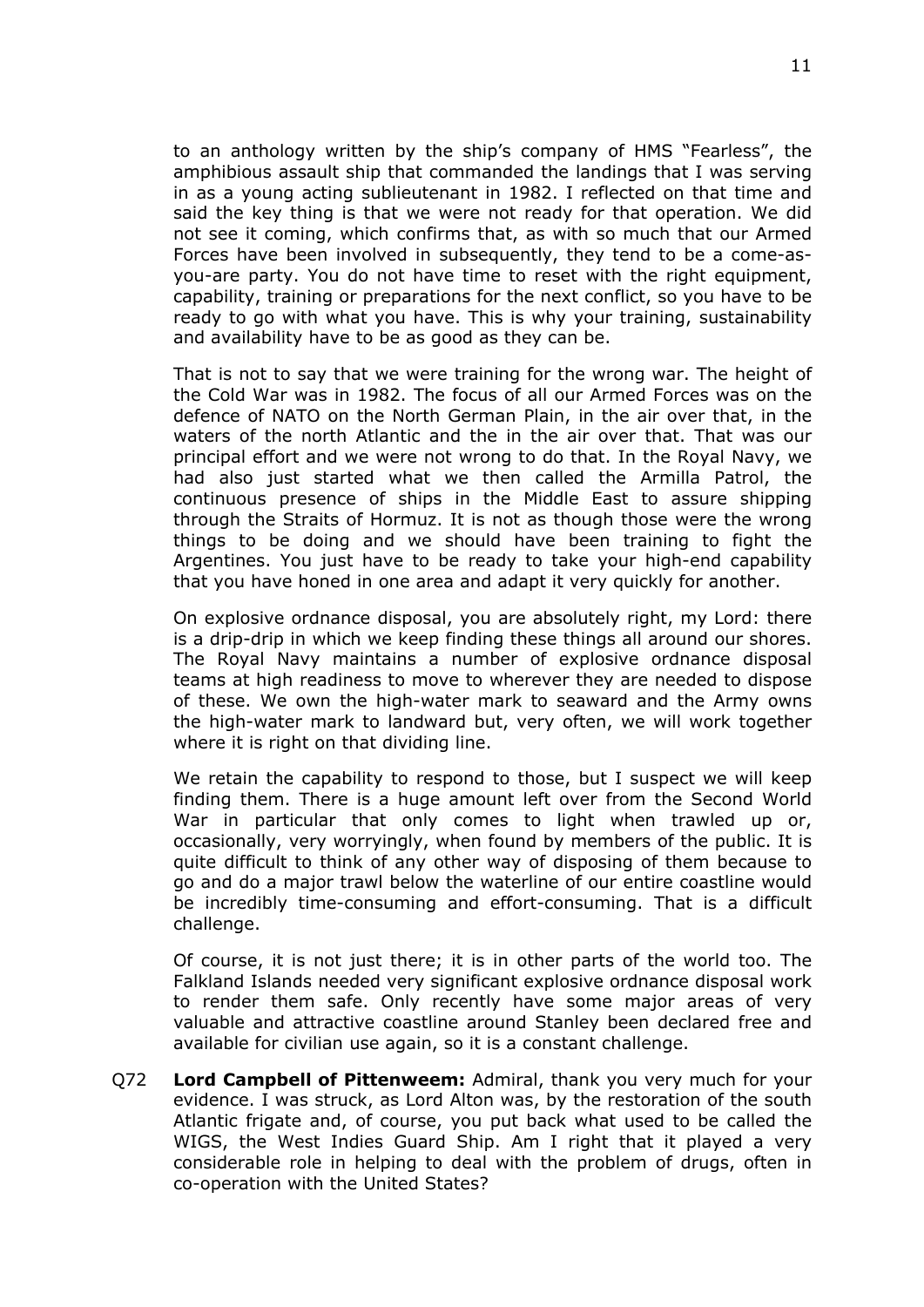That brings me on to the fact that, of course, the United States is not a signatory of UNCLOS and does not look very likely to become a signatory, yet it is perhaps the closest of our allies at sea. Does the absence of its signature of UNCLOS have any impact upon the nature of the cooperation that we enjoy with the United States, bearing in mind that we have a very considerable presence at Norfolk, Virginia?

*Admiral Sir Philip Jones:* That is a very good question, and it has made me think of any ways in which it inhibits our work with the United States Navy across a whole range of areas and in so many parts of the world, where the interpretation of the UNCLOS rules is so important to the enforcement of the rules-based international system at sea. I cannot think of any, which might sound a surprising answer, but we tried in the Navy never to be too involved in the politics of that. Why had they not signed? What were the implications of them not signing? Was there a chance that they would sign? We did not bother with that.

What I tended to find in the US Navy with its local commanders, and indeed right up to its leadership, is that they knew the rules, had been schooled in the interpretation of them, as we had been, and they were as adept at effectively abiding by them as any navy of a nation that had signed them. It was at the heart of NATO and the interpretation of those rules in the Euro-Atlantic area. It leads Combined Maritime Forces Bahrain and the interpretation of those rules in relation to that Straits of Hormuz. Of course, it is a pivotal player in the Indo-Pacific region with Seventh Fleet being alongside the navies of the likes of Japan, South Korea and Australia, as a key adherent to the rules-based system in that region.

I was never aware of it holding back. At the risk of speculation, I would not be surprised if China uses the lack of formal adherence by the United States to those rules as a way of holding back from itself, but I am straying beyond my remit here into politics and international relations.

**Lord Campbell of Pittenweem:** I have just one last question. Are all the navies that we principally co-operate with in NATO signatories of UNCLOS or have any of them not signed it?

*Admiral Sir Philip Jones:* I confess that I do not know the answer to that but, again, even if they have not signed it, they know it. They are all very keenly aware of the rules in relation to different types of zone and the rights that you can claim transiting through those zones. Those who pass through Devonport are, of course, all trained in that through fleet operational sea training. Again, I was never aware of that being an issue. Commanding both EU and NATO forces in my time, I was never aware of a navy that had to apply a national caveat to the way I was getting the group to interpret those rules through, for example, counterpiracy and maritime security in the Indian Ocean.

Q73 **Baroness Sugg:** Thank you for you evidence. You gave us a few examples earlier, but what more do you think the UK could do to improve international co-operation with our allies on the enforcement and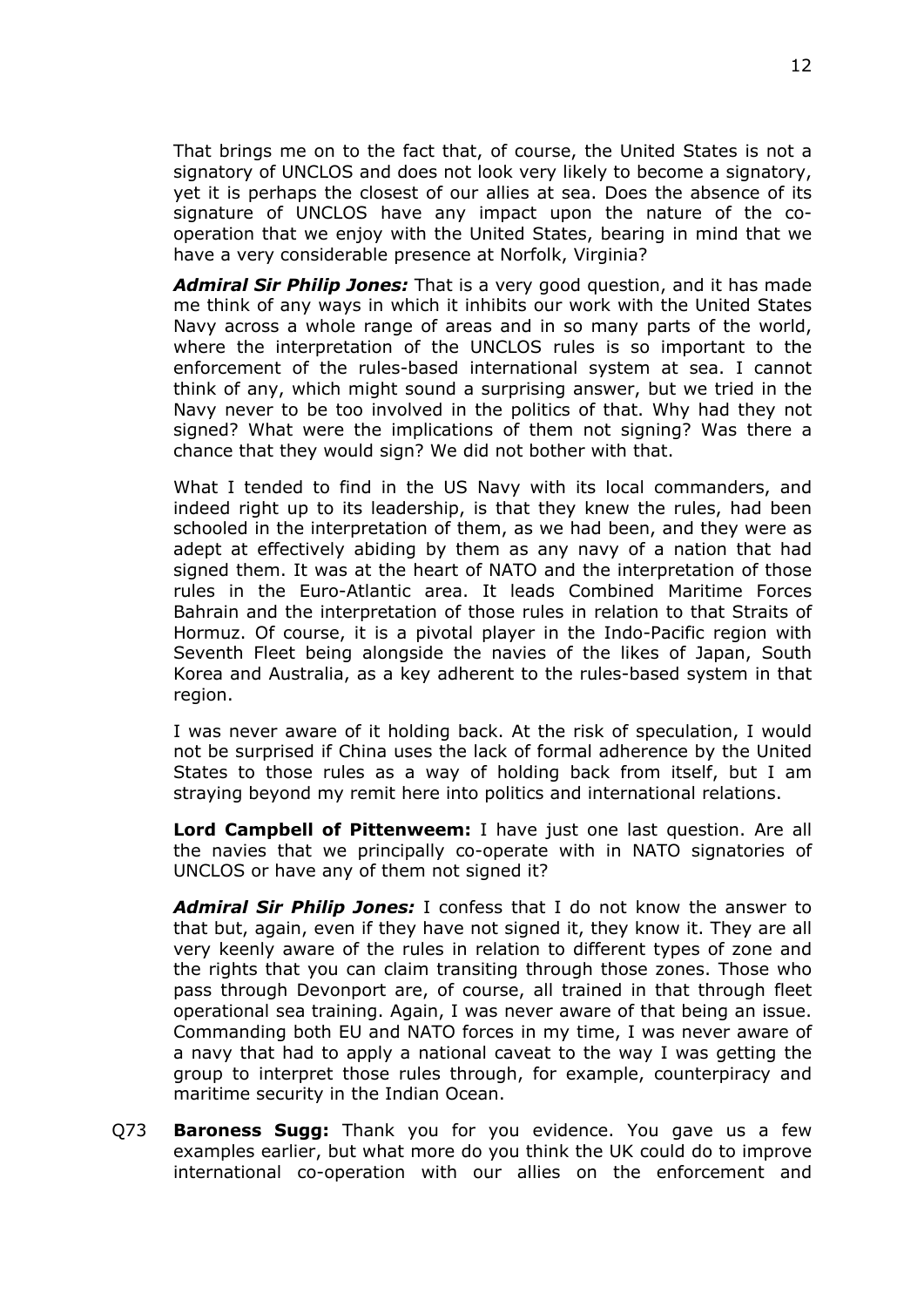interpretation of UNCLOS?

*Admiral Sir Philip Jones:* Encouraging all those who feel strongly about the importance of those rules to get involved in the enforcement of them is important and it is a lesson that we have learnt ourselves in the UK. As we were planning and conceiving of our Indo-Pacific tilt, going back to about 2018, I was getting a lot of messages from naval commanders in the region to say, "This is really welcome because lots of people are reacting on the political stage and in their international commentary to Chinese interpretation of the rules in the South China Sea and its enforcement of the nine-dash line. But we do not see many of you coming here to show how strongly you feel about that and acknowledging how much of global maritime trade passes through that region, not just trade as it affects the nations in the region. We would have thought you would want to come and play your part here."

My Australian counterpart used the very catchy phrase, "You have to not just talk the talk, Phil; you have to walk the walk." That is a very good way of describing the physical manifestation of the Indo-Pacific tilt. The Carrier Strike Group has been walking the walk this year. The permanent forward-deployed presence of offshore patrol vessels will walk the walk in that space and encourage more nations to do that.

There has been quite an apparent and obvious, if smaller than ours, Indo-Pacific tilt by the French and German navies in the last couple of years as well, recognising that need to be present alongside the allies who are in the white heat of the enforcement of those rules. That is an important direction of travel.

**Lord Teverson:** Sir Philip, can I say congratulations on your Atalanta role? I think you came before a committee I chaired at that time when we had an inquiry on Atalanta.

*Admiral Sir Philip Jones:* Yes, my Lord, I did.

Q74 **Lord Teverson:** It was very successful, and the role that you and the UK played in that was pivotal. I want to come back to something rather more mundane. You mentioned us being present in West African waters. One of the big challenges of UNCLOS is enforcement of EEZs in developing countries and their resources. One of the things we want to have in this inquiry is recommendations of roles the UK can play in improving the enforcement of UNCLOS. From your experience, what would you say we could do to help developing nations protect those fisheries, resources and biodiversity in their waters? What lessons have we had and how could we help that in the future?

*Admiral Sir Philip Jones:* The work that HMS Trent has been doing has personified that, and I have seen vessels do that kind of work before moving through that region. We do not always have the capacity to be there on a more permanent basis. Persistent presence is what really helps drive significant change with allies and partners in all regions of the world and that one in particular.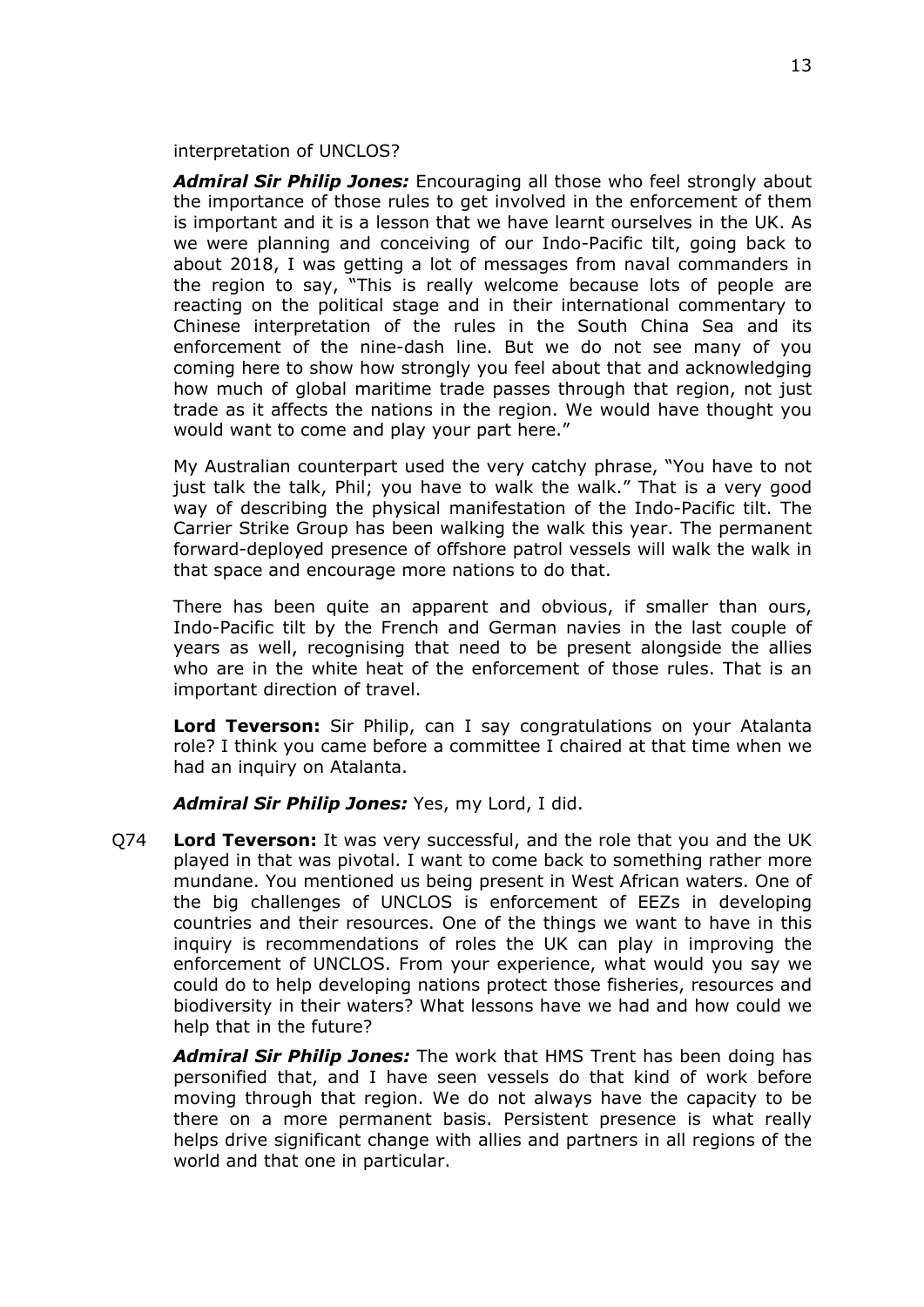We find that we have to encourage them to lift their eyes up beyond the immediate waters that are literally just off their coastline. Many of them do not have ocean-going navies, of course, but many of them struggle even to have beyond-horizon navies. They are just dealing with small coastal police forces or very small coastguards with vessels that lack the seaworthiness and sustainability to stay at sea for more than a couple of hours at a time. They struggle to achieve situational awareness and even build an accurate picture of what is happening around them or know precisely where they are if they move out of sight of land. You need that if you are going to do maritime security properly.

In many cases, we are trying to give them the techniques that enable them to build that picture, navigate effectively, and do board and search against fishing vessels and dhows that they might believe are operating suspiciously in a professional way that does not threaten the way people are operating perfectly legally and viably in those waters. The great danger is you give them too heavy a mailed fist that stops legal and authorised trade there. Ultimately, it is trying to encourage them to spend the money that, in the end, they will have to spend to build the kind of ships, to train the kind of navy or coastguard and to build an integrated network of picture compilation that will enable them to do that.

Now, we can do a lot of that for them in the early stages. A number of western navies have been selling or even gifting some of their older smaller offshore patrol vessels to those navies. They are also helping them build a situational awareness picture. The one we built off east Africa for Somali piracy has been replicated by the French and Spanish navies that have taken over Atalanta from us to do the same for west Africa. That is a great opportunity to show the kind of network you have to build but, in the end, it has to be a conviction by those Governments that their own maritime security is important and worth investing in. That is a constant drip-drip of partly military action and capacity-building with them, but partly political engagement too.

Q75 **Lord Anderson of Swansea:** Our Royal Navy is a centre of excellence. Do you find that the Navy is sufficiently integrated into our aid and development policies?

*Admiral Sir Philip Jones:* We are because, in many cases, we see the manifestation of that activity in the way that we are forward deployed. I can remember my time in command of a frigate deployed in the Caribbean, working very closely with UK aid experts and authorities on, for example, the preparation for the potential for hurricane relief in our overseas territories, and the way that we would support fragile and developing nations and look to help UK policy.

All ships that are deploying will receive a package of briefing and preparation for what is happening in the regions they are going to, which includes an element of the aid and development policies for that particular region. They will work closely with the high commissioners, ambassadors and their staffs in the region they are in in order to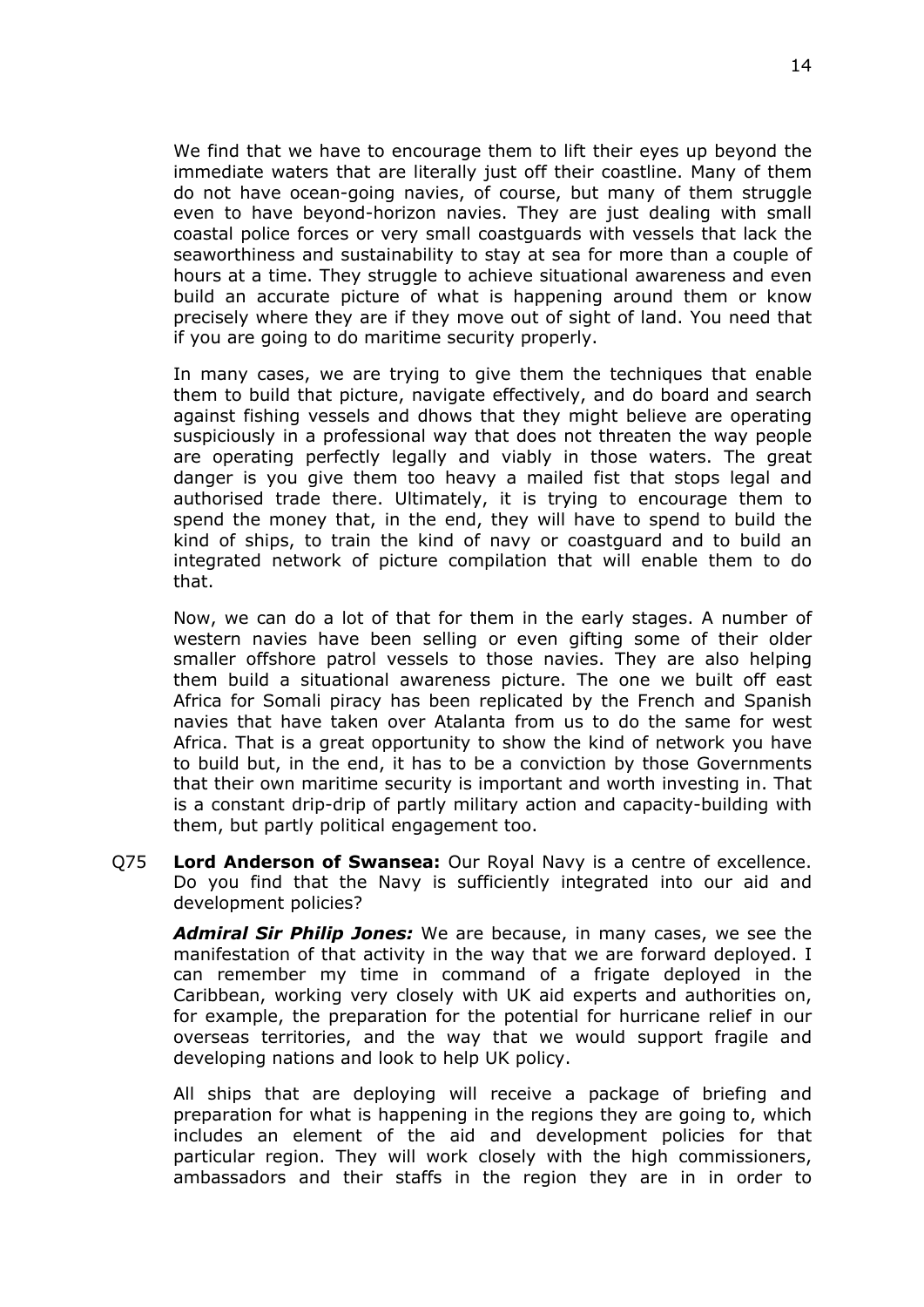interpret that as best they can. We cannot do that at the scale that we might wish to in most places and cannot always do it on as persistent a basis as we would wish to, but I believe we are very well connected to how that work is being done in the areas that we deploy to.

Q76 **Baroness Fall:** Back to the political will that you mentioned before when you were talking about piracy, what about that in relation to refugees? You are right at the centre of our own problem, but it seems, with rising sea levels, we are going to have a lot more of that. What needs to happen to make it humanitarian?

*Admiral Sir Philip Jones:* That is a very good question. That is probably the one significant component of the impact of climate change on navies that I did not touch on in my answer to the earlier question, but I am very keenly aware of what a significant challenge it is. The Royal Navy has, on occasions, been quite significantly involved in wider efforts to deal with the very high levels of migration crossing the Mediterranean, for example, in the last 10 years as Libya collapsed into a fragile state.

As much as anything, that was a demonstration of political will. I think that our Government wanted to help partner navies in that region, but it was also a demonstration of the enormous scale of that challenge. It was overwhelming local forces, particularly coastguards and local police forces. They needed navies to come to help them and bring the expertise, persistence and size of ship that they needed to move people. That has abated at the moment, because the sheer scale of those numbers crossing the Mediterranean has reduced in the last couple of years. Of course, it is a persistent question in the English Channel and the Dover Strait. Where is the Navy? Should we be involved in that work?

It is appropriate that we are not there all the time and at a higher scale, because that is what the Border Force does. We would have to answer the question of what the Navy is being brought in to do, if we just need a higher scale of activity but operate only as a way of saving life at sea in ways in which, for example, the RNLI has been brought in to assist the Border Force. That is a credible use, but, if you make the Royal Navy a honeypot in the Dover Strait against migrants, there will be a lot of places where it will not be doing wider maritime security roles around the UK coast.

One of the likely impacts of climate change is higher levels of migration moving with potentially enormous scale from areas where the climate is beginning to make the country untenable. As those forces come into the maritime space, I think there is going to be an increasing number of questions put by the Government as to the role that navies need to play, but I think the key will be "to do what?" You cannot just say, "Stop it." They cannot stop it other than in a way that would be totally inappropriate as a humanitarian response. Therefore, what would you want navies to do? That is a question that chiefs of navy would rightly ask of their Governments when they are brought in to do that sort of role.